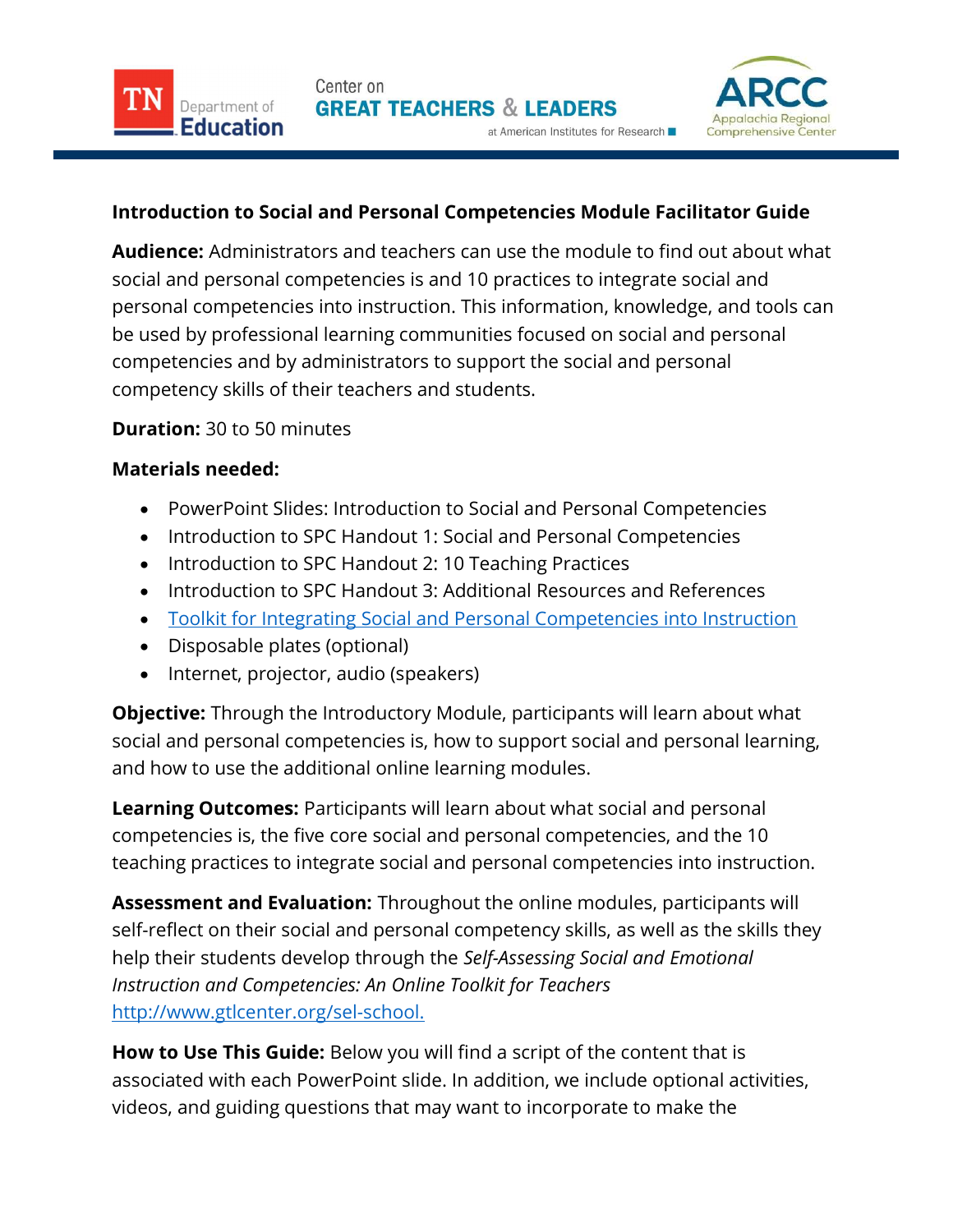professional learning more interactive if the online module is conducted in a professional learning community.

**Audio Option**: There are two options to disseminate the PowerPoint. You can use the PowerPoint found on Youtube that provides audio, in which a narrator takes you through the presentation. Conversely, you can use the PLC version, in which the script for the narration can be found below. The PLC version also allows for a narration to play if preferred.

| <b>Materials</b> | Content                                                                            | <b>Time</b>    |
|------------------|------------------------------------------------------------------------------------|----------------|
| Slide 1          | <b>Introduction</b>                                                                | $\overline{2}$ |
|                  | The goal of education is not only to help students                                 | minutes        |
|                  | develop content knowledge and skills, but to prepare                               |                |
|                  | them for success after graduation. Limited time with                               |                |
|                  | students can make it difficult to focus on the                                     |                |
|                  | development of important social and personal                                       |                |
|                  | competency skills, such as self-awareness, self-                                   |                |
|                  | confidence, self-control, communication skills,                                    |                |
|                  | teamwork, and problem-solving skills. To accomplish                                |                |
|                  | this agenda, it is important to fully integrate both                               |                |
|                  | academic and social and personal competency                                        |                |
|                  | instruction simultaneously across all grades, courses,                             |                |
|                  | activities. Otherwise, it will be one more item or task                            |                |
|                  | that is competing for the teacher and student                                      |                |
|                  | attention. So, just how can this be accomplished<br>realistically and practically? |                |
|                  |                                                                                    |                |
|                  | The Tennessee Department of Education, in                                          |                |
|                  | collaboration with the Center on Great Teachers and                                |                |
|                  | Leaders and the Appalachia Regional Comprehensive                                  |                |
|                  | Center, created a series of online modules that                                    |                |
|                  | introduces you to social and personal competency                                   |                |
|                  | and teaching practices that support the academic,                                  |                |
|                  | social, and personal skills development of all                                     |                |
|                  | students. The online modules not only help you                                     |                |
|                  | support students, but also provide you with an                                     |                |
|                  | opportunity to reflect on your practice and provide a                              |                |
|                  | space for you to think about your own social and                                   |                |
|                  | personal competencies.                                                             |                |
|                  |                                                                                    |                |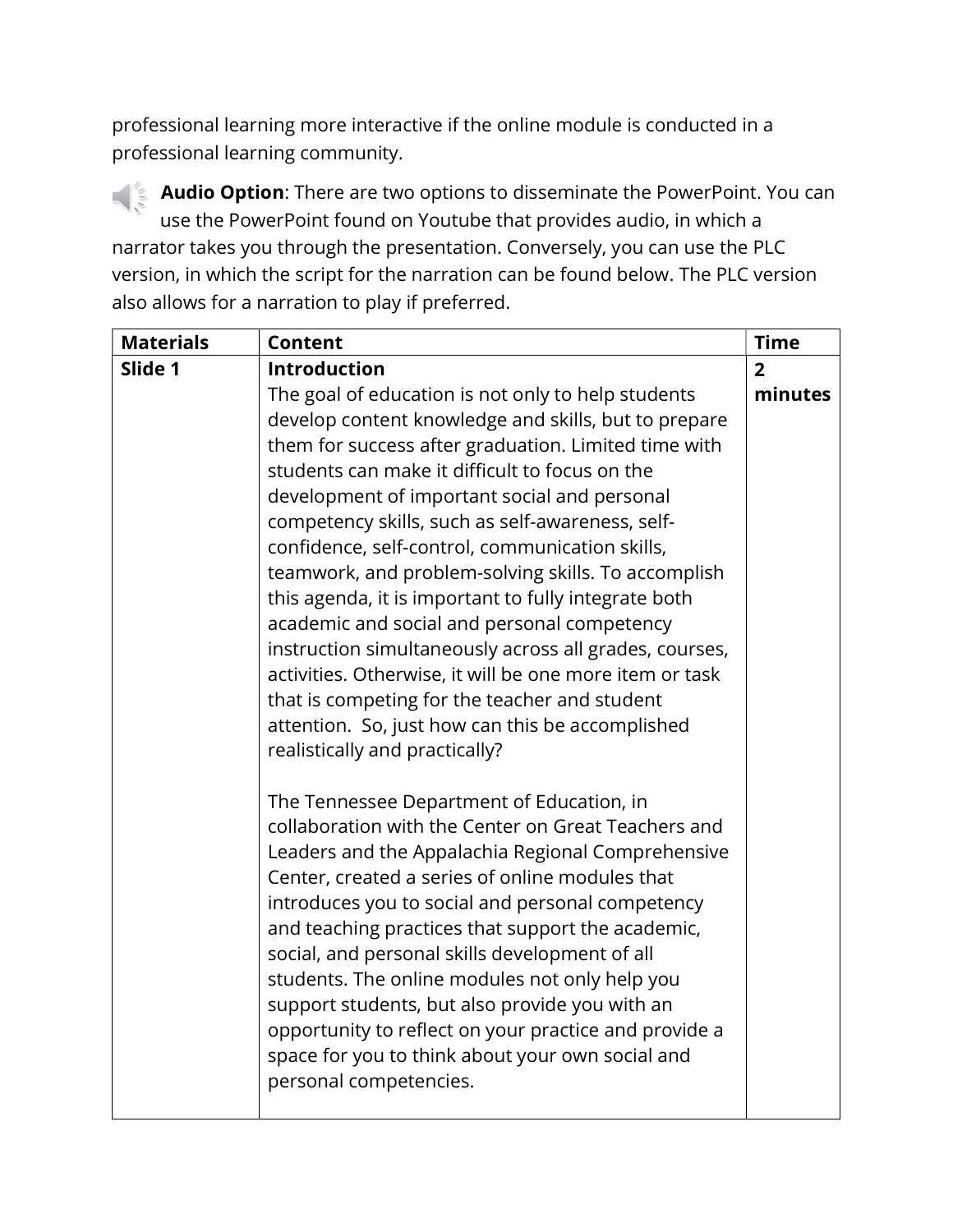|                      | Through this introductory module, you will learn       |                |
|----------------------|--------------------------------------------------------|----------------|
|                      | about what social and personal competencies is, how    |                |
|                      | to support social and personal competencies, and       |                |
| <b>Optional</b>      | how to use the additional online learning modules.     | 10             |
| <b>Activity with</b> |                                                        | minutes        |
| <b>Plates</b>        | <b>Show Under the Surface Video:</b>                   |                |
|                      | https://www.youtube.com/watch?v=AZ-pU7ozt3g            |                |
|                      | Ask participants to write on one side of the           |                |
|                      | plate about what they have on their plate (or          |                |
|                      | on the mind) both personally and                       |                |
|                      | professionally when they walked into school            |                |
|                      | today.                                                 |                |
|                      | Ask participants to write on the other side of         |                |
|                      | the plate what their students have on their            |                |
|                      | plate (or on their mind) as they enter school          |                |
|                      | every day?                                             |                |
| Slide 2              | Why are social and personal competencies               | $\overline{2}$ |
|                      | important?                                             | minutes        |
|                      | You may be asking why social and personal              |                |
|                      | competencies are important for student success.        |                |
|                      | Student learning is enhanced when teachers integrate   |                |
|                      | social and personal competencies with academic         |                |
|                      | learning. For example, when students develop social    |                |
|                      | and personal competencies, they're more motivated      |                |
|                      | to learn and have stronger commitments to school.      |                |
|                      | This can be seen through improved attendance and       |                |
|                      | graduation rates. Students also are less likely to act |                |
|                      | out in class, get suspended, or be held back when      |                |
|                      | there is a focus on social and personal competencies   |                |
|                      | in schools. In addition, when students develop social  |                |
|                      | and personal competency skills, they can better        |                |
| Group                | manage their interactions at home or when issues in    | $\overline{2}$ |
| <b>Discussion</b>    | their neighborhoods spill over into the classroom.     | minutes        |
|                      |                                                        |                |
|                      | Take a moment and think about how supporting           |                |
|                      | social and personal competencies in your classroom     |                |
|                      | can impact you specifically. For example, could it     |                |
|                      | increase the time that you have to instruct, improve   |                |
|                      | the relationships that you have with students and      |                |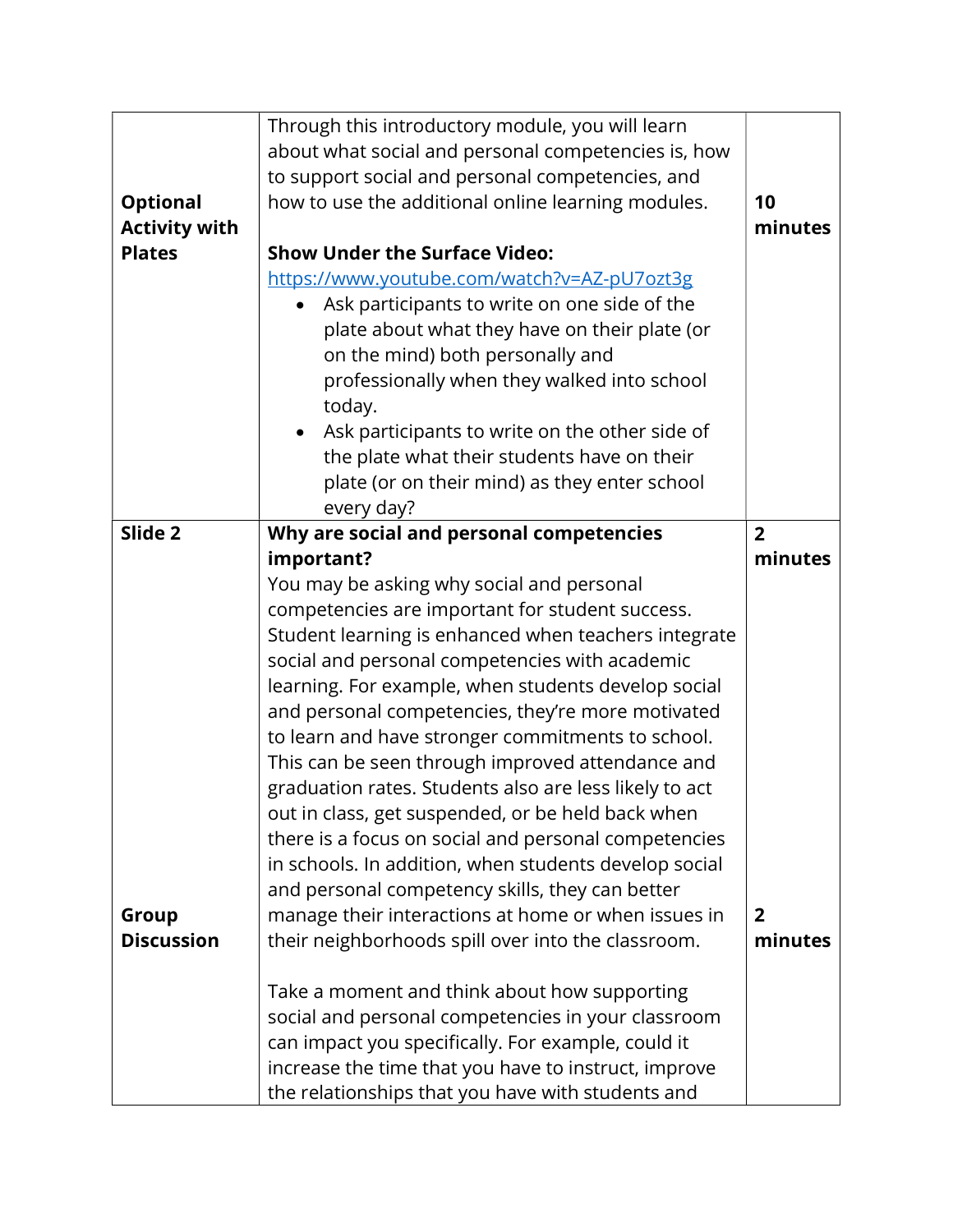|         | students with their peers, increase parent                                                       |                         |
|---------|--------------------------------------------------------------------------------------------------|-------------------------|
|         | satisfaction, or improve the climate in your classroom                                           |                         |
|         | and school?                                                                                      |                         |
| Slide 3 | Why are social and personal competencies                                                         | $\overline{\mathbf{3}}$ |
|         | important?                                                                                       | minutes                 |
|         | These positive outcomes were confirmed in a major                                                |                         |
|         | review of social and emotional learning (SEL)                                                    |                         |
|         | programs in schools. (As you may have noticed, in                                                |                         |
|         | Tennessee, we refer to social and emotional learning                                             |                         |
|         | as "social and personal competencies.") A 2011 study                                             |                         |
|         | reviewed 213 research studies that focused on the                                                |                         |
|         | implementation of SEL programs. The researchers                                                  |                         |
|         | found that students who participated in SEL                                                      |                         |
|         | programs demonstrated an increase in social and                                                  |                         |
|         | emotional skills, positive attitudes, and prosocial                                              |                         |
|         | behaviors, as compared with students not in SEL                                                  |                         |
|         | programs. Students who participated in SEL programs                                              |                         |
|         | also had an 11 percentile point increase in academic                                             |                         |
|         | achievement, as measured by standardized test                                                    |                         |
|         | scores, compared with students who did not                                                       |                         |
|         | participate. Furthermore, these students had a<br>decrease in conduct problems and indicators of |                         |
|         | emotional distress. These findings were consistent                                               |                         |
|         | across grade-level, elementary to high school, as well                                           |                         |
|         | as whether the students were located in a suburban,                                              |                         |
|         | rural, or urban setting.                                                                         |                         |
|         |                                                                                                  |                         |
|         | Not only does research demonstrate that                                                          |                         |
|         | participation in SEL programs improves important                                                 |                         |
|         | skills for student success, a recent study by Jones and                                          |                         |
|         | colleagues found that social and emotional skills are                                            |                         |
|         | important for student success later in life. For                                                 |                         |
|         | example, Jones and colleagues found that teacher's                                               |                         |
|         | ratings of student social competence in kindergarten                                             |                         |
|         | predicted student's chances of college graduation and                                            |                         |
|         | full-time employment by age 25.                                                                  |                         |
|         | As you can see, research demonstrates that it is                                                 |                         |
|         | critical for educators to focus on not only academic                                             |                         |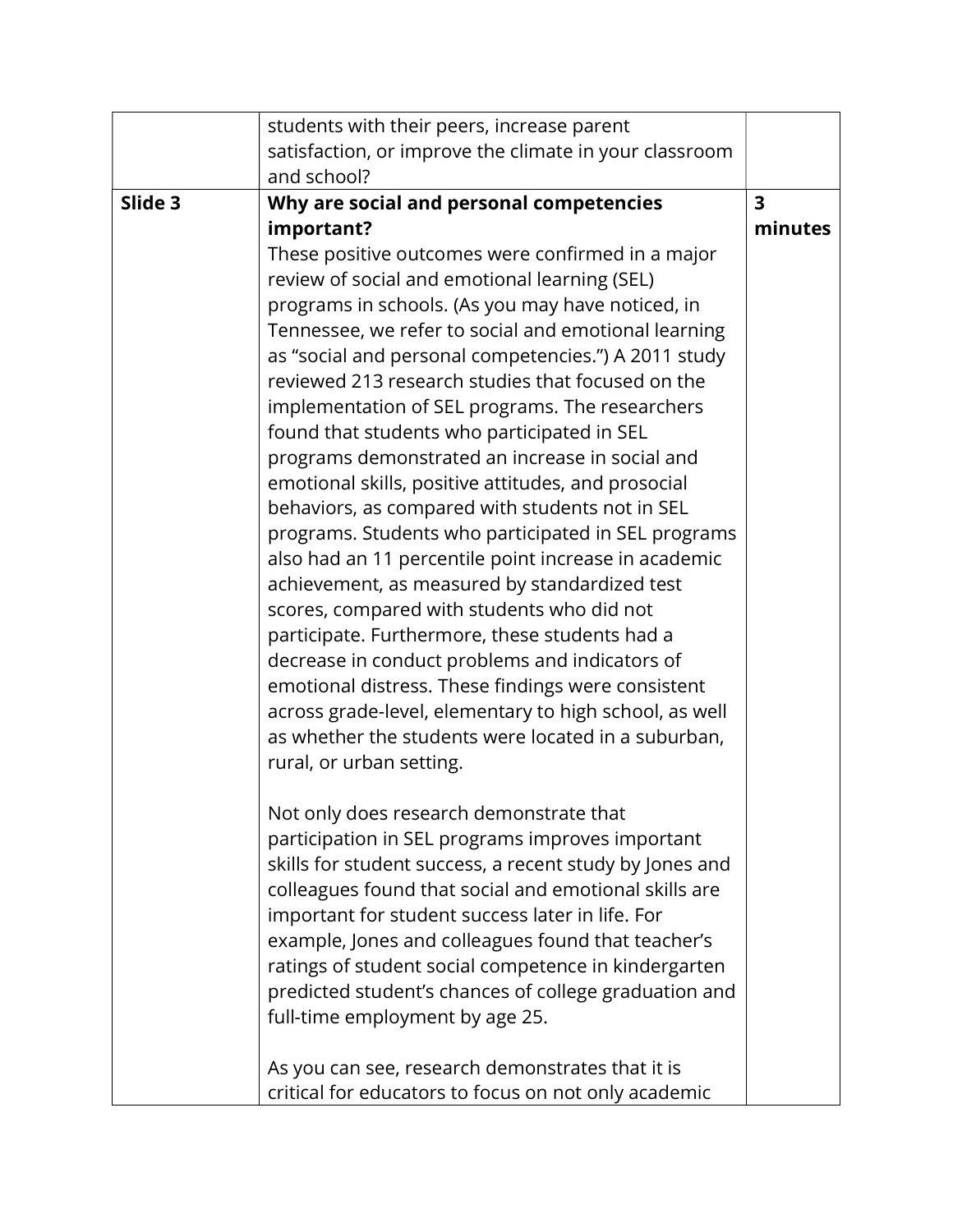|                                                | skills, but also the social and emotional skills students<br>need to be successful in school and in life. Now take a<br>moment and think about how supporting social and<br>personal competencies in your classroom can impact<br>you specifically. For example, could it increase the<br>time that you have to instruct, improve the<br>relationships that you have with students and<br>students with their peers, increase parent<br>satisfaction, or improve the climate in your classroom<br>and school?                                                                                                                                                                                                                                                                                                                                                                                                                                                                                                                                                                                 |                                    |
|------------------------------------------------|-----------------------------------------------------------------------------------------------------------------------------------------------------------------------------------------------------------------------------------------------------------------------------------------------------------------------------------------------------------------------------------------------------------------------------------------------------------------------------------------------------------------------------------------------------------------------------------------------------------------------------------------------------------------------------------------------------------------------------------------------------------------------------------------------------------------------------------------------------------------------------------------------------------------------------------------------------------------------------------------------------------------------------------------------------------------------------------------------|------------------------------------|
| Slide 4                                        | <b>Introduction to Social and Personal Competencies</b><br>According to the Collaborative on Academic Social<br>and Emotional Learning, or CASEL, SEL is the process<br>of developing students' and adults' social and<br>emotional competencies. That is, it's the knowledge,<br>skills, attitudes, and behaviors that individuals need<br>to make successful choices. SEL promotes activities<br>that develop individual's abilities to recognize and<br>manage emotions, build relationships, solve<br>interpersonal problems, and make effective and<br>ethical decisions. SEL is considered a universal<br>intervention or Tier 1 approach. In other words,<br>everyone can benefit from SEL training, skill<br>development, and supports. Many people assume<br>that SEL is only done at the beginning of the year, or<br>includes only those individuals who have emotional<br>or behavioral concerns. However, everyone benefits<br>from developing strategies to help manage stress,<br>build more meaningful relationships with others, and<br>solve problems in a responsible way. | $\overline{2}$<br>minutes          |
| Slide 5<br><b>Refer to</b><br><b>Handout 1</b> | <b>Social and Personal Competencies</b><br>CASEL identifies five core social and emotional<br>competencies. Each addresses multiple skills that<br>students need to be successful in school and their<br>future careers.<br>Self-awareness refers to an individual's ability to<br>recognize one's emotions and know one's                                                                                                                                                                                                                                                                                                                                                                                                                                                                                                                                                                                                                                                                                                                                                                    | $\overline{\mathbf{3}}$<br>minutes |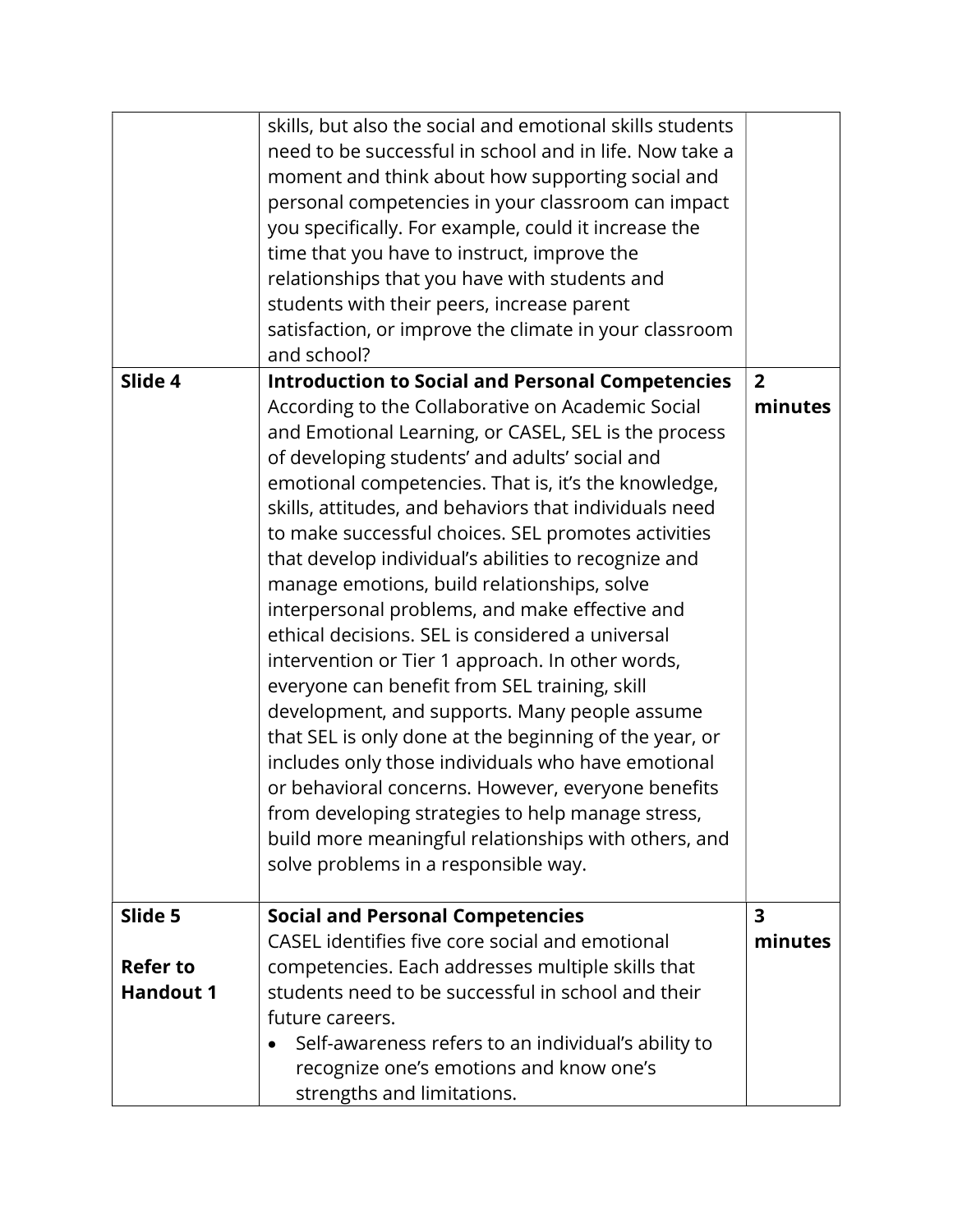| <b>Activity</b>                 | Self-management refers to an individual's ability to<br>$\bullet$<br>regulate and control one's emotions and<br>behaviors, particularly in stressful situations.<br>Social awareness refers to one's ability to take the<br>$\bullet$<br>perspective of others, demonstrate empathy,<br>acknowledge and appreciate similarities and<br>differences, and understand how one's actions<br>influence and are influenced by others.<br>Relationship skills refer to individuals exhibiting<br>$\bullet$<br>prosocial skills and behaviors in order to develop<br>meaningful relationships and resolve<br>interpersonal conflicts.<br>Responsible decision making refers to one's use of<br>٠<br>multiple pieces of information in order to make<br>ethical decisions and make responsible decisions.<br>Handout 1, Student Social and Personal Competencies<br>and Skills, provides an overview of skills that<br>correspond with each social and emotional<br>competency. Take a minute to review the definitions<br>and skills in Handout 1. As you review the skills within<br>each competency, think about how you incorporate<br>these skills within your instruction. Also think about<br>how you address the skills students need to<br>successfully navigate the schooling experience. | 5<br>minutes              |
|---------------------------------|--------------------------------------------------------------------------------------------------------------------------------------------------------------------------------------------------------------------------------------------------------------------------------------------------------------------------------------------------------------------------------------------------------------------------------------------------------------------------------------------------------------------------------------------------------------------------------------------------------------------------------------------------------------------------------------------------------------------------------------------------------------------------------------------------------------------------------------------------------------------------------------------------------------------------------------------------------------------------------------------------------------------------------------------------------------------------------------------------------------------------------------------------------------------------------------------------------------------------------------------------------------------------------------------|---------------------------|
| <b>Optional</b><br><b>Video</b> | <b>Video: 5 Keys to Social and Emotional Learning:</b><br>https://www.youtube.com/watch?v=DqNn9qWoO1M                                                                                                                                                                                                                                                                                                                                                                                                                                                                                                                                                                                                                                                                                                                                                                                                                                                                                                                                                                                                                                                                                                                                                                                      | 6<br>minutes              |
| Slide 6                         | Who should use these modules?<br>Although the entire school community, including<br>teachers, administrators, counselors, other support<br>staff, and families, plays a role in supporting student<br>social and personal competency skill development<br>and should be engaged in social and personal<br>competency supports, the primary audience for these<br>online modules is classroom teachers, specifically<br>classroom teachers who want to learn more about<br>and integrate social and personal competency skills                                                                                                                                                                                                                                                                                                                                                                                                                                                                                                                                                                                                                                                                                                                                                              | $\overline{2}$<br>minutes |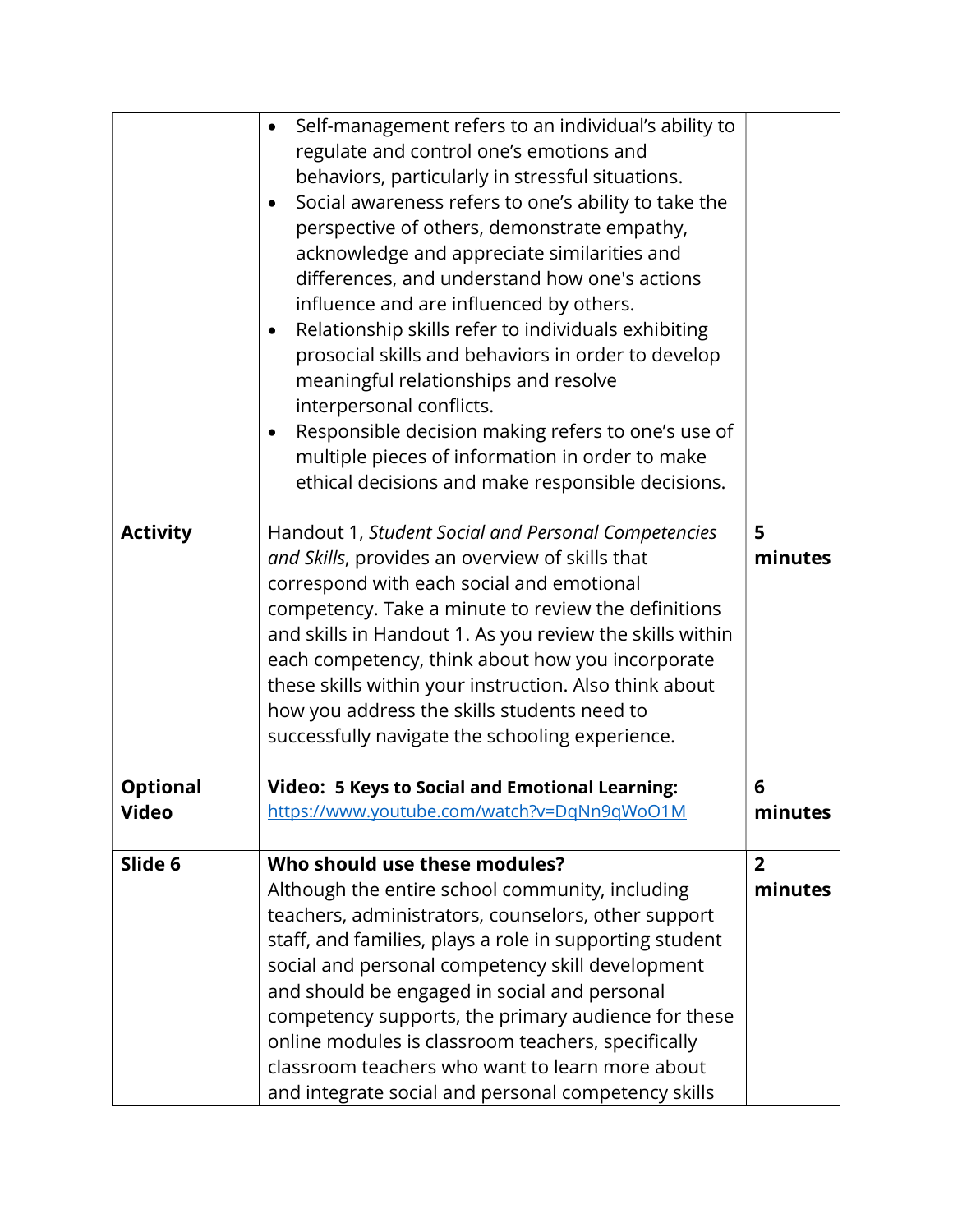|         | into their classrooms. The aim of each module is to      |                |
|---------|----------------------------------------------------------|----------------|
|         | help you reflect on your current practice, see what      |                |
|         | social and personal learning practices look like in      |                |
|         | action, and provide you a chance to develop action       |                |
|         |                                                          |                |
|         | steps for incorporating them in your classroom.          |                |
|         |                                                          |                |
|         | You can complete them on your own or with a team,        |                |
|         | such as in professional learning community,              |                |
|         | departmental, or faculty meetings. Additional            |                |
|         | information, such as presentation files, are available   |                |
|         | for team study. The modules don't have to be             |                |
|         | completed in any specific order, but rather you or       |                |
|         | your team should decide which practice or practices      |                |
|         | that you want to focus on. You can also complete         |                |
|         | them at your own pace, reviewing any of the              |                |
|         | information as often as you prefer.                      |                |
| Slide 7 | <b>Implementing Social and Personal Competencies</b>     | $\overline{2}$ |
|         | There are multiple ways in which teachers can            | minutes        |
|         | implement social and personal competencies in their      |                |
|         | classrooms.                                              |                |
|         |                                                          |                |
|         | You can use a social and personal competency             |                |
|         | program or provide instruction targeting specific        |                |
|         | social and personal skills. For example, you may set     |                |
|         | time aside in class to specifically teach students how   |                |
|         | to communicate effectively with their peers.             |                |
|         |                                                          |                |
|         | You can integrate social and personal competency         |                |
|         | instruction with core academic content. For example,     |                |
|         | a language arts teacher could teach empathy through      |                |
|         |                                                          |                |
|         | the story being read and discussed in class, or a social |                |
|         | studies teacher can explore the social implications of   |                |
|         | historical events on students today.                     |                |
|         | You can implement practices that encourage a safe        |                |
|         | and supportive learning environment. For example,        |                |
|         | you may greet students as they enter each class          |                |
|         | period-modeling good social and personal skills for      |                |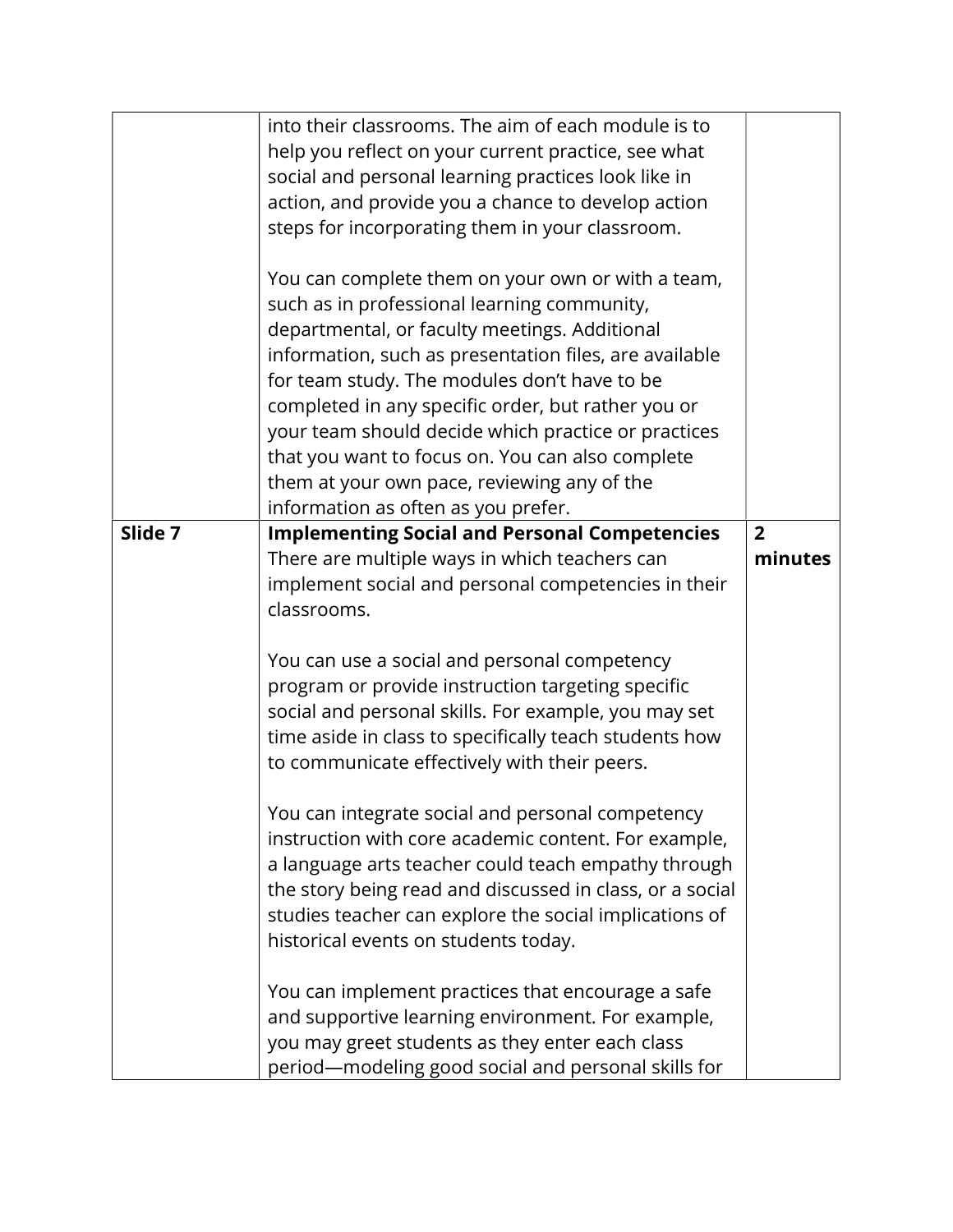|                  | students, as well as creating and maintaining a<br>supportive emotional tone in the classroom.                                                                                                                                                                                                                                                                                                                                                                                                                                                                                            |                |
|------------------|-------------------------------------------------------------------------------------------------------------------------------------------------------------------------------------------------------------------------------------------------------------------------------------------------------------------------------------------------------------------------------------------------------------------------------------------------------------------------------------------------------------------------------------------------------------------------------------------|----------------|
|                  | Finally, you can help students develop social and<br>personal competency skills through the general<br>teaching practices you employ. For example, you<br>might teach students how to resolve interpersonal<br>conflicts as they work in cooperative groups.                                                                                                                                                                                                                                                                                                                              |                |
|                  | Although each approach is important and can work<br>together to help students develop and apply their<br>social, personal, and academic skills, the focus of this<br>series of modules is on how to implement social and<br>personal competencies through explicit teaching<br>practices that augment academic content instruction.                                                                                                                                                                                                                                                       |                |
| Slide 8          | 10 Teaching Practices that Promote Social and                                                                                                                                                                                                                                                                                                                                                                                                                                                                                                                                             | $\overline{2}$ |
|                  | <b>Personal Competencies</b>                                                                                                                                                                                                                                                                                                                                                                                                                                                                                                                                                              | minutes        |
| <b>Refer to</b>  | To help you specifically address social and personal                                                                                                                                                                                                                                                                                                                                                                                                                                                                                                                                      |                |
| <b>Handout 2</b> | competency needs in your classroom, the Tennessee<br>Department of Education has adopted 10 Teaching<br><b>Practices That Promote Social and Personal</b><br>Competencies that any teacher can use in the<br>classroom. These 10 teaching practices were drafted<br>by content experts from American Institutes of<br>Research and reviewed by a panel of SEL experts,<br>including teachers, teacher educators, and other SEL<br>experts. These set of teaching practices can help all<br>students master academic standards and develop<br>their social and personal competency skills. |                |
|                  | The 10 practices are divided into two types of<br>teaching approaches: social teaching practices and<br>instructional teaching practices. Although both sets of<br>teaching practices incorporate aspects of social and<br>instructional interactions, social teaching practices<br>focus on the development of social and personal<br>competency skills and providing the structures for<br>students to learn those skills. The instructional                                                                                                                                            |                |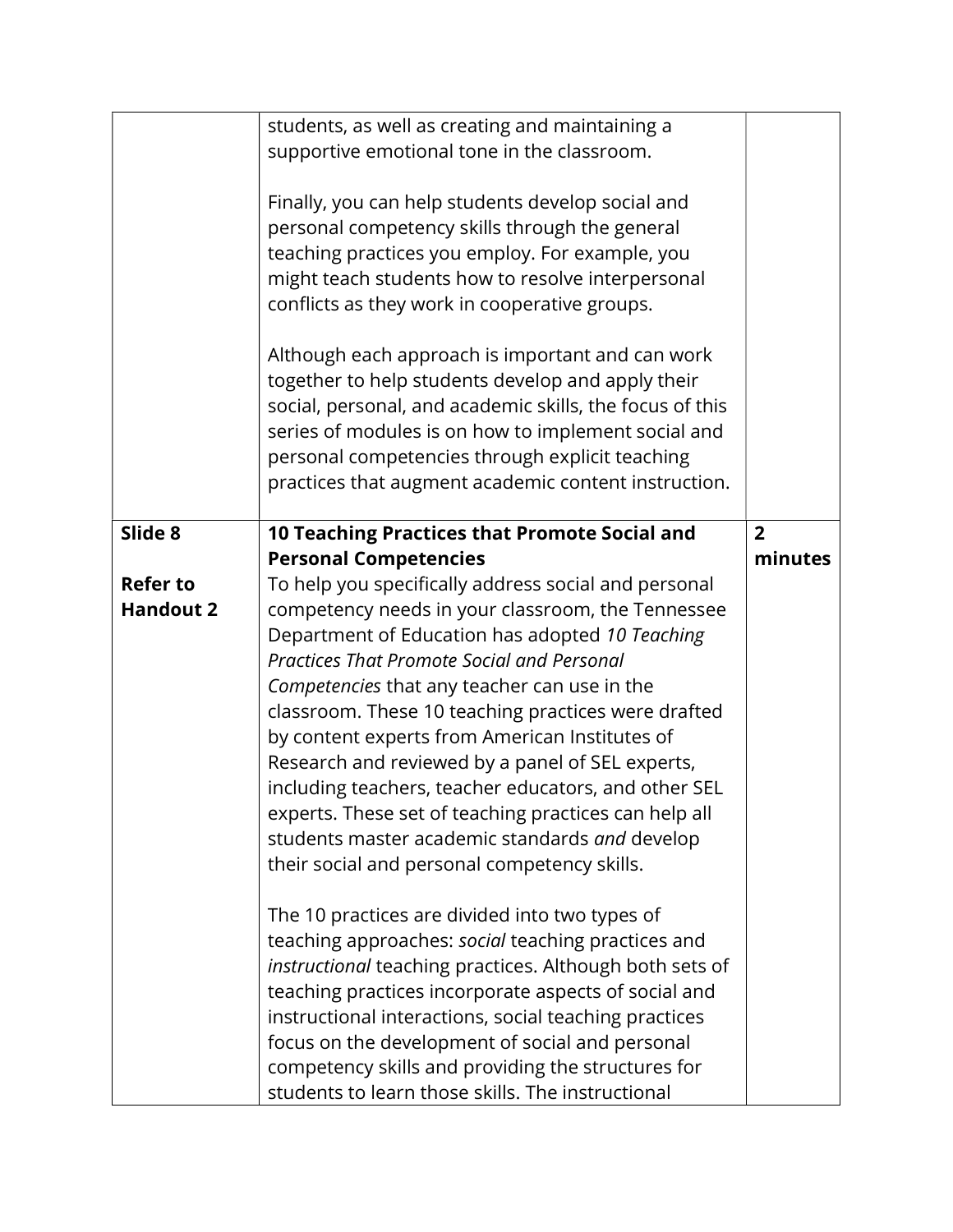| <b>Optional</b><br><b>Activity (need</b><br>materials<br>listed in<br>description) | teaching practices provide opportunities for students<br>to apply and further develop their social and personal<br>competencies during academic activities.<br>Social teaching practices include student-centered<br>discipline, teacher language, responsibility and<br>choice, and warmth and support. Instructional<br>teaching practices include cooperative learning,<br>classroom discussions, self-assessment and self-<br>reflection, balanced instruction, academic press and<br>expectations, and competence building<br>These 10 teaching practices are the focus of the<br>remaining modules in this online learning series.<br>There's one module per practice that you can explore.<br>You also can find more information about each of the<br>10 practices in Handout 2, 10 Teaching Practices That<br>Support Social and Personal Competencies; the<br>Tennessee Social and Personal Competency Toolkit;<br>or on the Center on Great Teachers and Leaders<br>website.<br>Provide a series of materials that represent each of<br>the 10 teaching practices. Have educators determine<br>which of the practices associates with each of the<br>materials. For example,<br>Winter scarf=Warmth and Support<br>Dictionary=Teacher Language<br>$\bullet$<br>Restaurant Menu or Board Game Spinner= | 7<br>minutes |
|------------------------------------------------------------------------------------|-----------------------------------------------------------------------------------------------------------------------------------------------------------------------------------------------------------------------------------------------------------------------------------------------------------------------------------------------------------------------------------------------------------------------------------------------------------------------------------------------------------------------------------------------------------------------------------------------------------------------------------------------------------------------------------------------------------------------------------------------------------------------------------------------------------------------------------------------------------------------------------------------------------------------------------------------------------------------------------------------------------------------------------------------------------------------------------------------------------------------------------------------------------------------------------------------------------------------------------------------------------------------------------------------------------------|--------------|
|                                                                                    | Responsibility and Choice<br>Shovel=Student-centered Discipline                                                                                                                                                                                                                                                                                                                                                                                                                                                                                                                                                                                                                                                                                                                                                                                                                                                                                                                                                                                                                                                                                                                                                                                                                                                 |              |
|                                                                                    | ٠<br><b>Ball=Cooperative Learning</b><br>٠                                                                                                                                                                                                                                                                                                                                                                                                                                                                                                                                                                                                                                                                                                                                                                                                                                                                                                                                                                                                                                                                                                                                                                                                                                                                      |              |
|                                                                                    | Cups Attached with String=Classroom                                                                                                                                                                                                                                                                                                                                                                                                                                                                                                                                                                                                                                                                                                                                                                                                                                                                                                                                                                                                                                                                                                                                                                                                                                                                             |              |
|                                                                                    | Discussion                                                                                                                                                                                                                                                                                                                                                                                                                                                                                                                                                                                                                                                                                                                                                                                                                                                                                                                                                                                                                                                                                                                                                                                                                                                                                                      |              |
|                                                                                    | Journal=Self-assessment/Self-reflection                                                                                                                                                                                                                                                                                                                                                                                                                                                                                                                                                                                                                                                                                                                                                                                                                                                                                                                                                                                                                                                                                                                                                                                                                                                                         |              |
|                                                                                    | Book, Paint, Calculator Bundle=Balanced                                                                                                                                                                                                                                                                                                                                                                                                                                                                                                                                                                                                                                                                                                                                                                                                                                                                                                                                                                                                                                                                                                                                                                                                                                                                         |              |
|                                                                                    | Instruction                                                                                                                                                                                                                                                                                                                                                                                                                                                                                                                                                                                                                                                                                                                                                                                                                                                                                                                                                                                                                                                                                                                                                                                                                                                                                                     |              |
|                                                                                    | Ruler/Clock=Academic Press                                                                                                                                                                                                                                                                                                                                                                                                                                                                                                                                                                                                                                                                                                                                                                                                                                                                                                                                                                                                                                                                                                                                                                                                                                                                                      |              |
|                                                                                    | Hammer=Competence Building                                                                                                                                                                                                                                                                                                                                                                                                                                                                                                                                                                                                                                                                                                                                                                                                                                                                                                                                                                                                                                                                                                                                                                                                                                                                                      |              |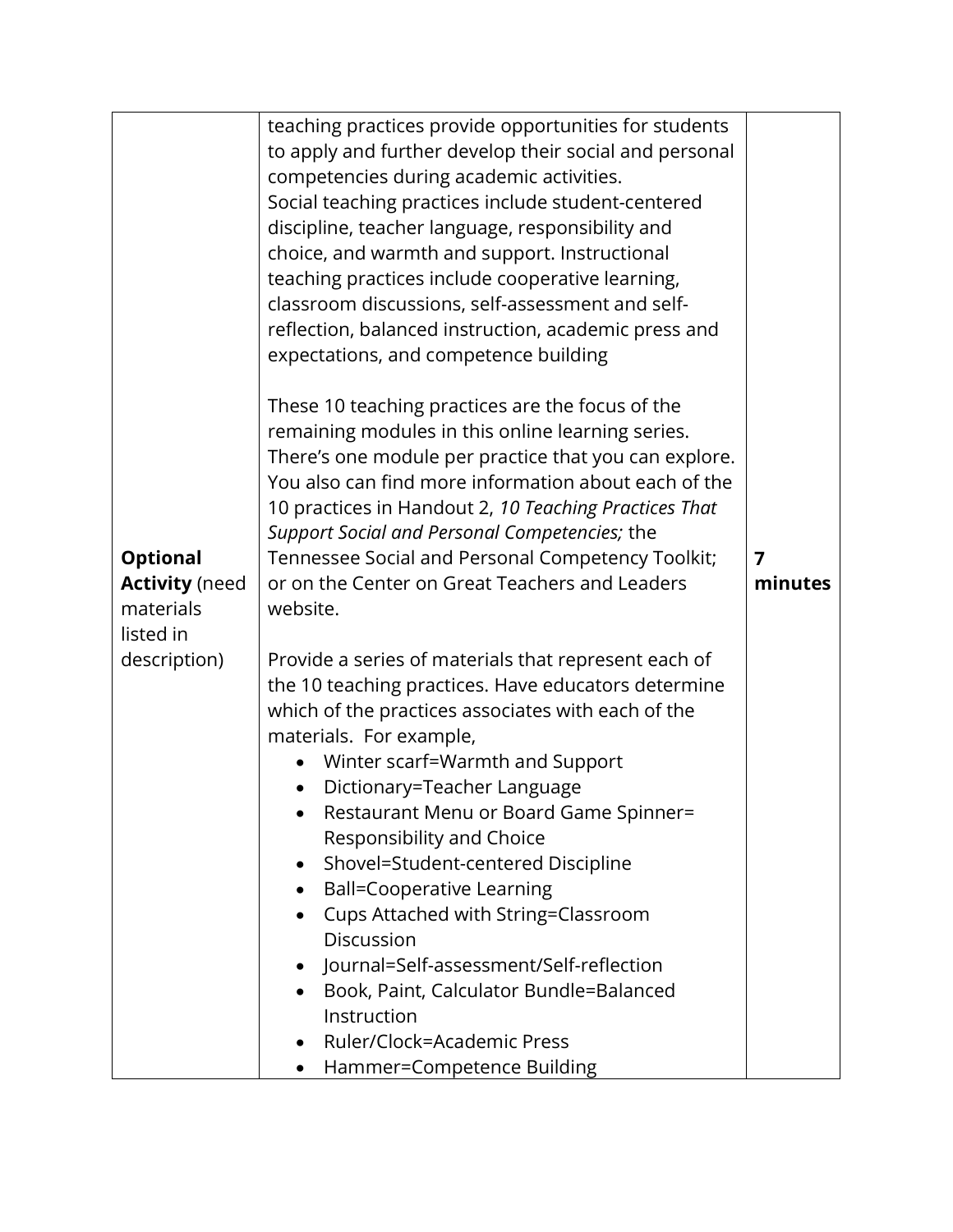| Slide 9  | <b>Why the 10 Teaching Practices?</b>                                                                                                                                                                                                                                                                                                                                                                                                                                                                                                                                                                          | $\overline{2}$ |
|----------|----------------------------------------------------------------------------------------------------------------------------------------------------------------------------------------------------------------------------------------------------------------------------------------------------------------------------------------------------------------------------------------------------------------------------------------------------------------------------------------------------------------------------------------------------------------------------------------------------------------|----------------|
|          | Tennessee chose to focus on these 10 teaching                                                                                                                                                                                                                                                                                                                                                                                                                                                                                                                                                                  | minutes        |
|          | practices because they're aligned with the teaching                                                                                                                                                                                                                                                                                                                                                                                                                                                                                                                                                            |                |
|          | practices that are supported in the Teacher Educator                                                                                                                                                                                                                                                                                                                                                                                                                                                                                                                                                           |                |
|          | Accelerator Model, or TEAM, teacher evaluation                                                                                                                                                                                                                                                                                                                                                                                                                                                                                                                                                                 |                |
|          | process. Therefore, they not only help educators                                                                                                                                                                                                                                                                                                                                                                                                                                                                                                                                                               |                |
|          | implement practices that support the development of                                                                                                                                                                                                                                                                                                                                                                                                                                                                                                                                                            |                |
|          | student social and personal competency skills, but                                                                                                                                                                                                                                                                                                                                                                                                                                                                                                                                                             |                |
|          | also help educators further refine their practices that                                                                                                                                                                                                                                                                                                                                                                                                                                                                                                                                                        |                |
|          | are supported by the TEAM general education rubric.                                                                                                                                                                                                                                                                                                                                                                                                                                                                                                                                                            |                |
|          | These 10 practices are ones that you've probably<br>heard about and are likely already implementing in<br>your classroom to some degree. Thus, social and<br>personal competency implementation doesn't have to<br>be an add-on or something new. You can implement<br>social and personal competency teaching practices<br>with what you're already doing by just continuing<br>current efforts or being more explicit and deliberate<br>in your approach. For example, you can think about<br>how you can help students actively listen to one<br>another as you set up your cooperative learning<br>groups. |                |
| Slide 10 | <b>Alignment to the TEAM Evaluation</b>                                                                                                                                                                                                                                                                                                                                                                                                                                                                                                                                                                        | $\overline{2}$ |
|          | Tennessee has a deep interest and investment in                                                                                                                                                                                                                                                                                                                                                                                                                                                                                                                                                                | minutes        |
|          | social and personal competency development, and as                                                                                                                                                                                                                                                                                                                                                                                                                                                                                                                                                             |                |
|          | such has aligned the expectations of the 10 teaching                                                                                                                                                                                                                                                                                                                                                                                                                                                                                                                                                           |                |
|          | practices within the different components of the                                                                                                                                                                                                                                                                                                                                                                                                                                                                                                                                                               |                |
|          | Tennessee Educator Acceleration Model, otherwise                                                                                                                                                                                                                                                                                                                                                                                                                                                                                                                                                               |                |
|          | commonly referred to as the TEAM Standards for                                                                                                                                                                                                                                                                                                                                                                                                                                                                                                                                                                 |                |
|          | Teacher Evaluation. In each module, as you explore                                                                                                                                                                                                                                                                                                                                                                                                                                                                                                                                                             |                |
|          | the different teaching strategies that undergird                                                                                                                                                                                                                                                                                                                                                                                                                                                                                                                                                               |                |
|          | effective social and personal competency, explicit                                                                                                                                                                                                                                                                                                                                                                                                                                                                                                                                                             |                |
|          | connections to the Tennessee TEAM Standards will be                                                                                                                                                                                                                                                                                                                                                                                                                                                                                                                                                            |                |
|          | presented. Because the teaching practices are aligned                                                                                                                                                                                                                                                                                                                                                                                                                                                                                                                                                          |                |
|          | to the TEAM general educator rubric, you may find                                                                                                                                                                                                                                                                                                                                                                                                                                                                                                                                                              |                |
|          | completing a module can support practices that are                                                                                                                                                                                                                                                                                                                                                                                                                                                                                                                                                             |                |
|          | consistent with the "Significantly Above Expectations"                                                                                                                                                                                                                                                                                                                                                                                                                                                                                                                                                         |                |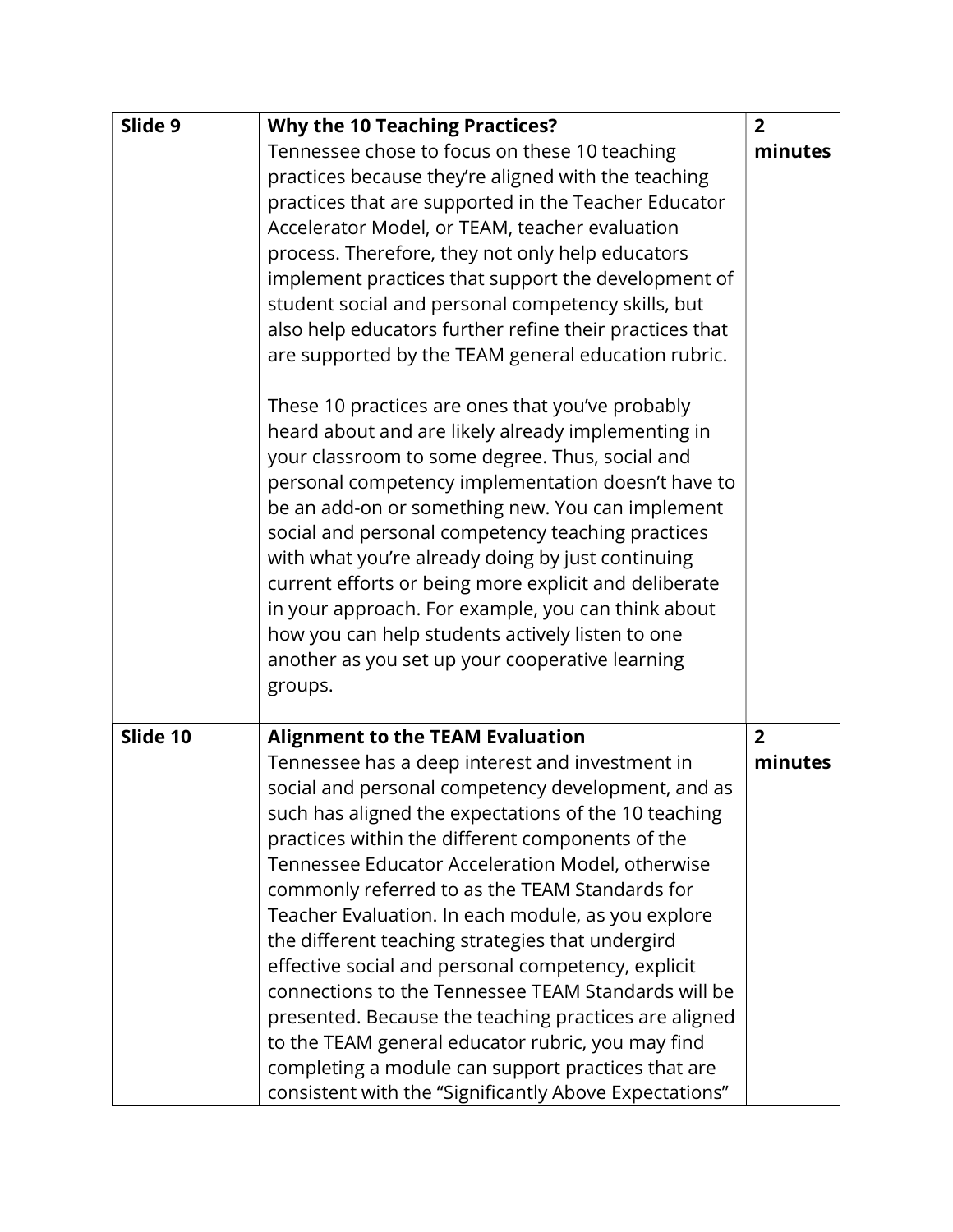| <b>Optional</b><br><b>Activity (need</b><br>TN SEL toolkit) | category on the TEAM rubric. In fact, completion of<br>these online modules can be a good professional<br>learning activity related to your TEAM results.<br>In the Toolkit for Incorporating Social and Personal<br>Competencies into Classroom Instruction, refer to pages<br>10, 14, 17, 21, 24, 27, 30 33, 37, and 40-41 for TEAM<br>Alignment examples.                                                                                                                                                                                                                                                                                                                                                                                                                                                                                                                                                                                                                                                                                                                                                                                                                                                                                                                                                                                                                                                          | 5<br>minutes              |
|-------------------------------------------------------------|-----------------------------------------------------------------------------------------------------------------------------------------------------------------------------------------------------------------------------------------------------------------------------------------------------------------------------------------------------------------------------------------------------------------------------------------------------------------------------------------------------------------------------------------------------------------------------------------------------------------------------------------------------------------------------------------------------------------------------------------------------------------------------------------------------------------------------------------------------------------------------------------------------------------------------------------------------------------------------------------------------------------------------------------------------------------------------------------------------------------------------------------------------------------------------------------------------------------------------------------------------------------------------------------------------------------------------------------------------------------------------------------------------------------------|---------------------------|
| Slide 11                                                    | <b>Module Structure</b><br>Each module is divided into two sections. The first<br>section is an overview of one of the 10 teaching<br>practices, including why the practice is important and<br>how it supports social and personal competency<br>development.<br>Within the overview, you will find:<br>An introduction and objectives that describe<br>$\bullet$<br>potential learning outcomes for the module;<br>Benefits that students might expect when teachers<br>incorporate the teaching practice effectively in the<br>classroom;<br>The alignment of the social and personal<br>competency teaching practice to the TEAM general<br>education rubric;<br>A self-assessment, in which you will assess your<br>$\bullet$<br>current implementation of the practice; and<br>Short classroom videos of each practice that allow<br>$\bullet$<br>you to see it in action, including questions you<br>should consider as you observe educators<br>implementing the practice.<br>The second section of each module includes a<br>$\bullet$<br>detailed exploration of the teaching practice that<br>includes a description of what the practice looks<br>like in the classroom, and multiple strategies that<br>can be easily incorporated into existing instruction<br>and implemented in your classroom.<br>Each module concludes with an opportunity for<br>you to reflect on the practice, relevant teaching | $\overline{2}$<br>minutes |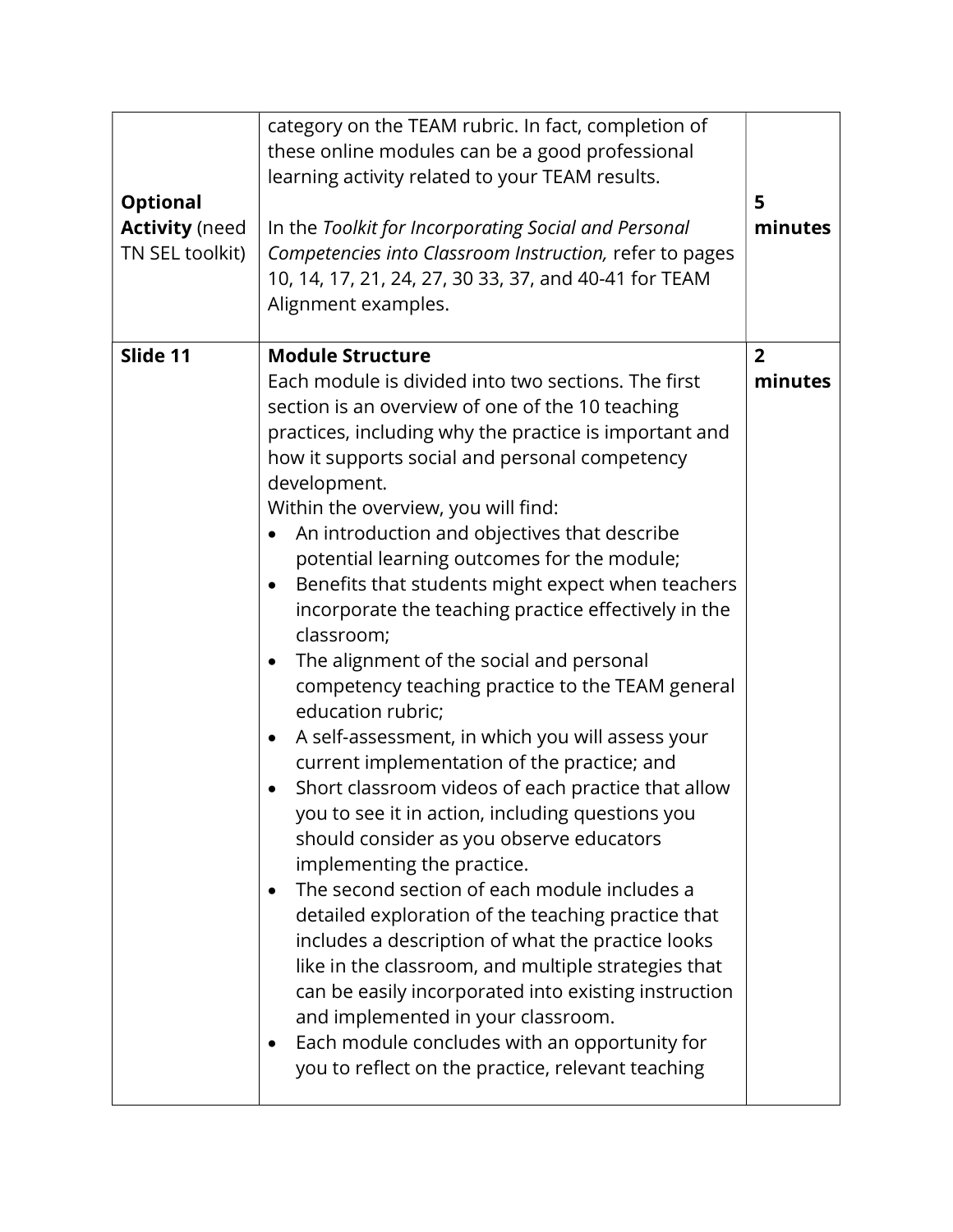| <b>Optional</b><br><b>Activity:</b><br><b>Overview of</b><br><b>Toolkit</b> | strategies, and suggestions for action steps to help<br>you incorporate the practice in your classroom.<br>Each module also contains a short evaluation<br>$\bullet$<br>survey and links to all handouts you'll need to<br>complete the activities in the module. A handout<br>for each module also includes the references and<br>additional resources for each practice.<br>Refer to page 9 of the Toolkit. The following is<br>included for each of the 10 teaching practices that |                |
|-----------------------------------------------------------------------------|---------------------------------------------------------------------------------------------------------------------------------------------------------------------------------------------------------------------------------------------------------------------------------------------------------------------------------------------------------------------------------------------------------------------------------------------------------------------------------------|----------------|
|                                                                             | promote social and personal competencies:<br>• A description of each practice                                                                                                                                                                                                                                                                                                                                                                                                         |                |
|                                                                             | The alignment to the TEAM rubric indicators                                                                                                                                                                                                                                                                                                                                                                                                                                           |                |
|                                                                             | Example elementary and secondary teacher                                                                                                                                                                                                                                                                                                                                                                                                                                              |                |
|                                                                             | activities (see it in action videos)                                                                                                                                                                                                                                                                                                                                                                                                                                                  |                |
|                                                                             | Example teacher practices and student<br>behaviors                                                                                                                                                                                                                                                                                                                                                                                                                                    |                |
|                                                                             | Discussion prompts                                                                                                                                                                                                                                                                                                                                                                                                                                                                    |                |
| Slide 12                                                                    | <b>Additional Resources</b>                                                                                                                                                                                                                                                                                                                                                                                                                                                           | $\overline{2}$ |
| <b>Handout 3</b>                                                            | To help you get started with social and personal                                                                                                                                                                                                                                                                                                                                                                                                                                      | <b>Minutes</b> |
|                                                                             | competency implementation, we also want to provide                                                                                                                                                                                                                                                                                                                                                                                                                                    |                |
|                                                                             | you with some organizations that have additional                                                                                                                                                                                                                                                                                                                                                                                                                                      |                |
|                                                                             | resources that you can help you along the way. These                                                                                                                                                                                                                                                                                                                                                                                                                                  |                |
|                                                                             | include:<br>The Collaborative for Academic Social and                                                                                                                                                                                                                                                                                                                                                                                                                                 |                |
|                                                                             | <b>Emotional Learning is a leader in SEL. Two key</b>                                                                                                                                                                                                                                                                                                                                                                                                                                 |                |
|                                                                             | resources are the 2013 and 2015 CASEL Guides,                                                                                                                                                                                                                                                                                                                                                                                                                                         |                |
|                                                                             | which outline SEL programs with the most                                                                                                                                                                                                                                                                                                                                                                                                                                              |                |
|                                                                             | rigorous research base for preschool through high                                                                                                                                                                                                                                                                                                                                                                                                                                     |                |
|                                                                             | school.                                                                                                                                                                                                                                                                                                                                                                                                                                                                               |                |
|                                                                             | The Center on Great Teachers and Leaders has an<br>٠                                                                                                                                                                                                                                                                                                                                                                                                                                  |                |
|                                                                             | "SEL School" that provides tools and strategies to                                                                                                                                                                                                                                                                                                                                                                                                                                    |                |
|                                                                             | integrate SEL with college and career readiness<br>standards and teacher evaluation systems.                                                                                                                                                                                                                                                                                                                                                                                          |                |
|                                                                             | <b>Edutopia</b> provides an online learning hub for SEL<br>$\bullet$                                                                                                                                                                                                                                                                                                                                                                                                                  |                |
|                                                                             | research, videos, and classroom materials.                                                                                                                                                                                                                                                                                                                                                                                                                                            |                |
|                                                                             | The National Clearinghouse on Supportive School                                                                                                                                                                                                                                                                                                                                                                                                                                       |                |
|                                                                             | Discipline reviews SEL research, tools, and                                                                                                                                                                                                                                                                                                                                                                                                                                           |                |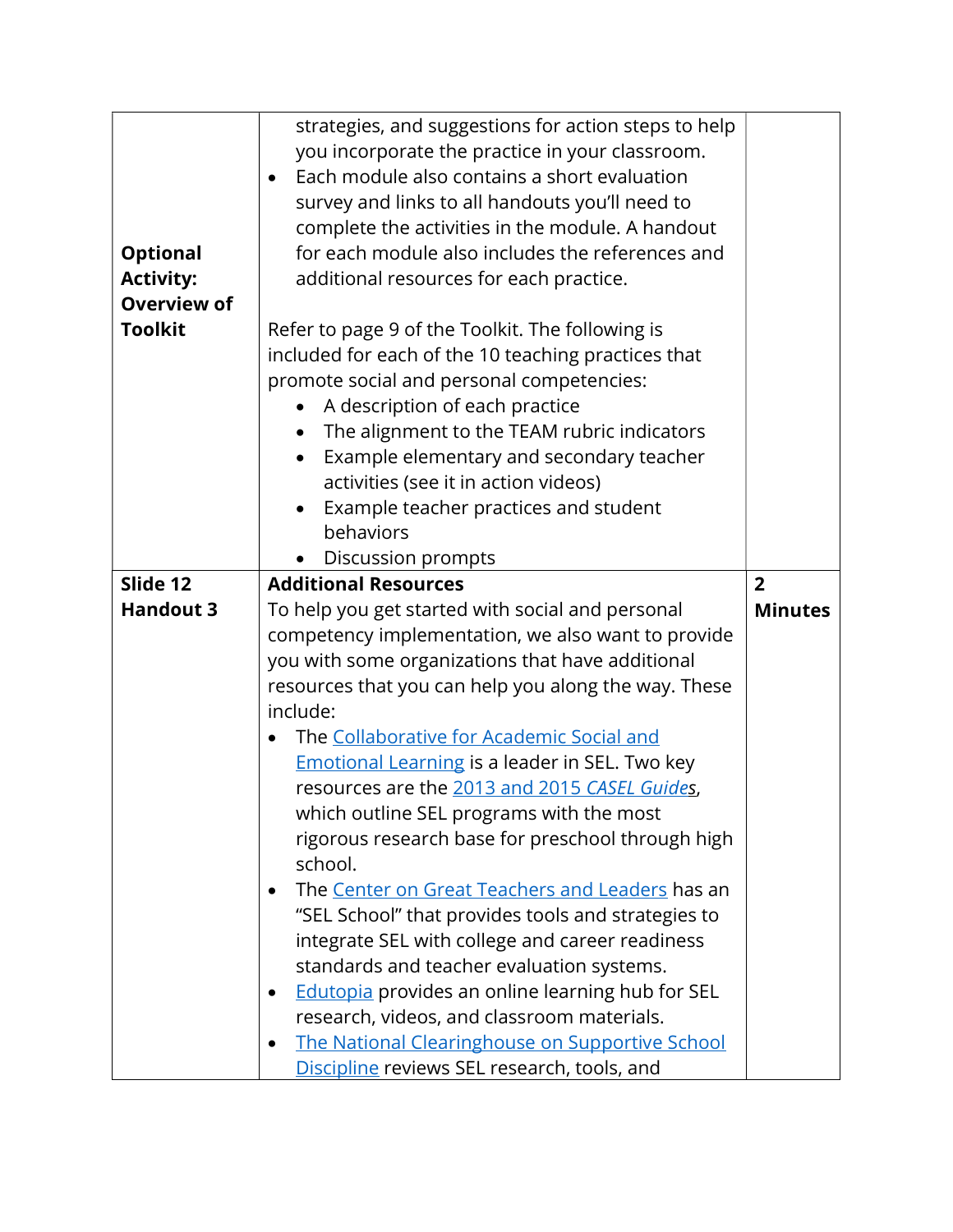| Slide 13 | strategies, and examples of SEL practice in<br>schools.<br>The <b>ASCD</b> Whole Child initiative provides a variety<br>$\bullet$<br>of tools and resources to help educators learn<br>about and implement SEL in school.<br>Handout 3, Getting Started With Social and Personal<br>Competencies: Additional Resources and References,<br>provides additional information and resources for<br>teachers and administrators on how implement a<br>strategic social and personal competency effort,<br>including the resources found within the previous<br>slide. In addition, the handout provides the<br>references associated with this introductory module.<br>Finally, this handout provides contact information for<br>the Tennessee Department of Education if you have<br>any questions, wish to find out more information, or<br>would like to provide input on these modules.<br><b>Module Evaluation</b><br>Thank you again for participating in the Introduction<br>to Social and Personal Competency online module.<br>We encourage you to complete the online evaluation | $\overline{2}$<br>minutes |
|----------|---------------------------------------------------------------------------------------------------------------------------------------------------------------------------------------------------------------------------------------------------------------------------------------------------------------------------------------------------------------------------------------------------------------------------------------------------------------------------------------------------------------------------------------------------------------------------------------------------------------------------------------------------------------------------------------------------------------------------------------------------------------------------------------------------------------------------------------------------------------------------------------------------------------------------------------------------------------------------------------------------------------------------------------------------------------------------------------|---------------------------|
|          | of the learning module. We also encourage you to<br>review the other online modules that provide<br>knowledge, tools, resources, and strategies to embed<br>social and personal competencies within your<br>classroom.<br>http://www.questionpro.com/t/ALa5QZUs5Y                                                                                                                                                                                                                                                                                                                                                                                                                                                                                                                                                                                                                                                                                                                                                                                                                     |                           |
|          |                                                                                                                                                                                                                                                                                                                                                                                                                                                                                                                                                                                                                                                                                                                                                                                                                                                                                                                                                                                                                                                                                       |                           |
| Slide 14 | <b>References</b><br>The Tennessee Department of Education developed<br>this online module in collaboration with the Center on<br>Great Teachers and Leaders and the Appalachia<br>Regional Comprehensive Center, which are funded by<br>the U.S. Department of Education. If you want to find                                                                                                                                                                                                                                                                                                                                                                                                                                                                                                                                                                                                                                                                                                                                                                                        | 1<br>minute               |